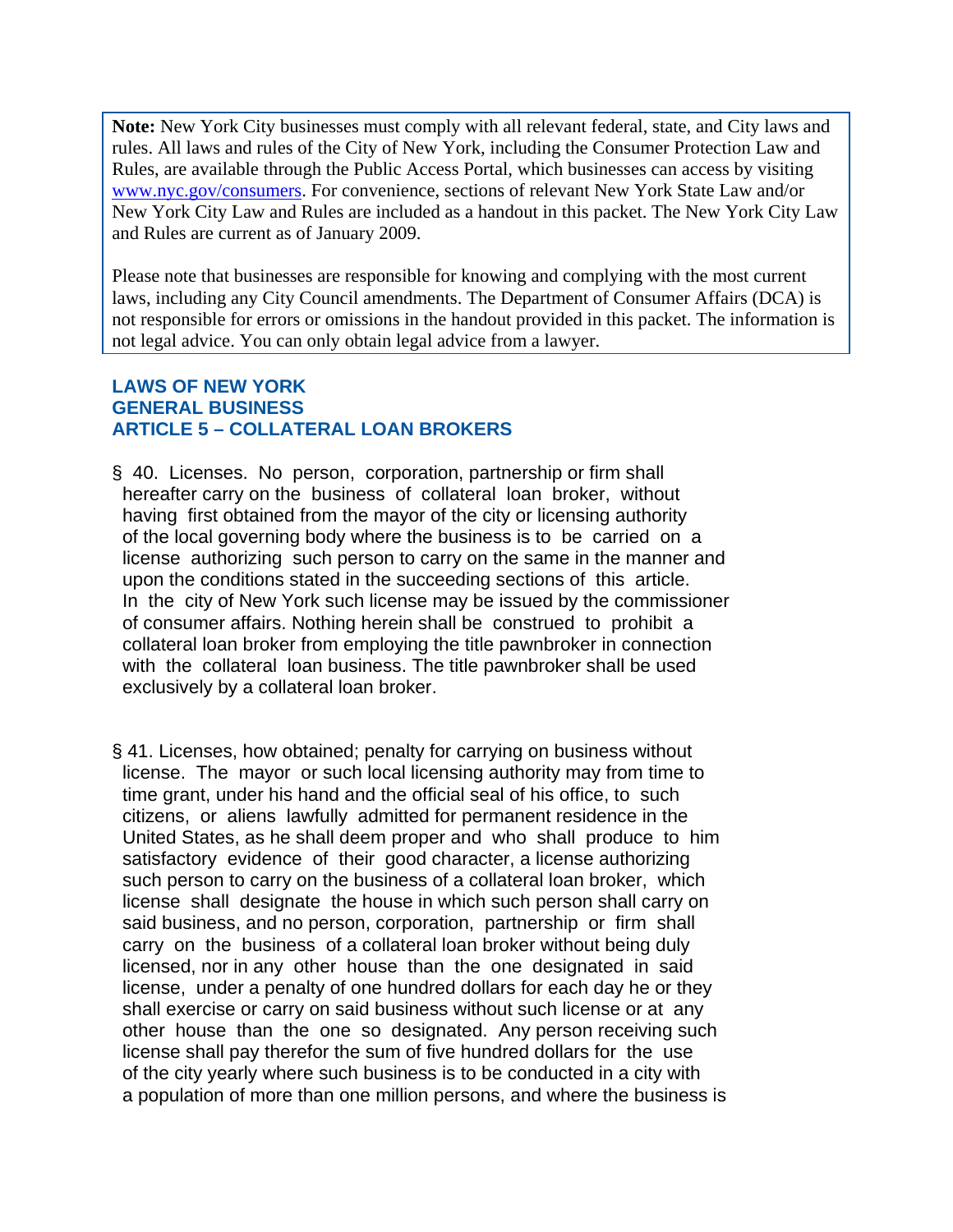to be conducted elsewhere the fee for such license shall not exceed two hundred fifty dollars yearly, and every such license shall expire one year from the date thereof, and may be renewed on application to the mayor or local licensing authority each and every year on payment of the same sum and upon performance of the other conditions herein contained. Every person so licensed shall, at the time of receiving such license, file with the mayor or such local licensing authority granting the same a bond to the local authorities, to be executed by the person so licensed and by two responsible sureties, in the penal sum of ten thousand dollars, to be approved by such mayor or local licensing authority, which bond shall be conditioned for the faithful performance of the duties and obligations pertaining to the business so licensed, and the mayor or such local licensing authority shall have full power and authority to revoke such license for cause.

§ 41-a. Continuing education requirement. 1. Every person licensed as a collateral loan broker pursuant to this article shall, between June thirtieth, two thousand seven and June twenty-ninth, two thousand nine, and during every two year period thereafter, complete not less than twelve hours of continuing education instruction offered in a course or program approved by any mayor or licensing authority which licenses collateral loan brokers pursuant to this article. In cities having a population of one million or more, the commissioner of consumer affairs shall, on or before January thirty-first, two thousand seven, approve not less than one twelve hour continuing education instruction course or program for collateral loan brokers and not less than one eight hour continuing education instruction course or program for managers of collateral loan broker businesses, as required by subdivision two of this section. Every such course or program shall be made available through at least one distance learning methodology, such as written materials and questionnaires, internet courses or other electronic means and shall also be made available through seminars or workshops, commencing on or before June thirtieth, two thousand seven. Every mayor and licensing authority shall consult with one or more trade associations representing collateral loan brokers prior to approving any continuing education instruction course or program pursuant to this section.

 2. Every collateral loan broker which employs more than three employees, shall designate one individual as the manager of the collateral loan broker business. Upon such designation the mayor or licensing authority, which licenses the collateral loan broker, shall be provided notice by such broker of the individual who has been designated as manager of the business. Every individual designated as the manager of a collateral loan broker business shall, between June thirtieth, two thousand seven and June twenty-ninth, two thousand nine, and during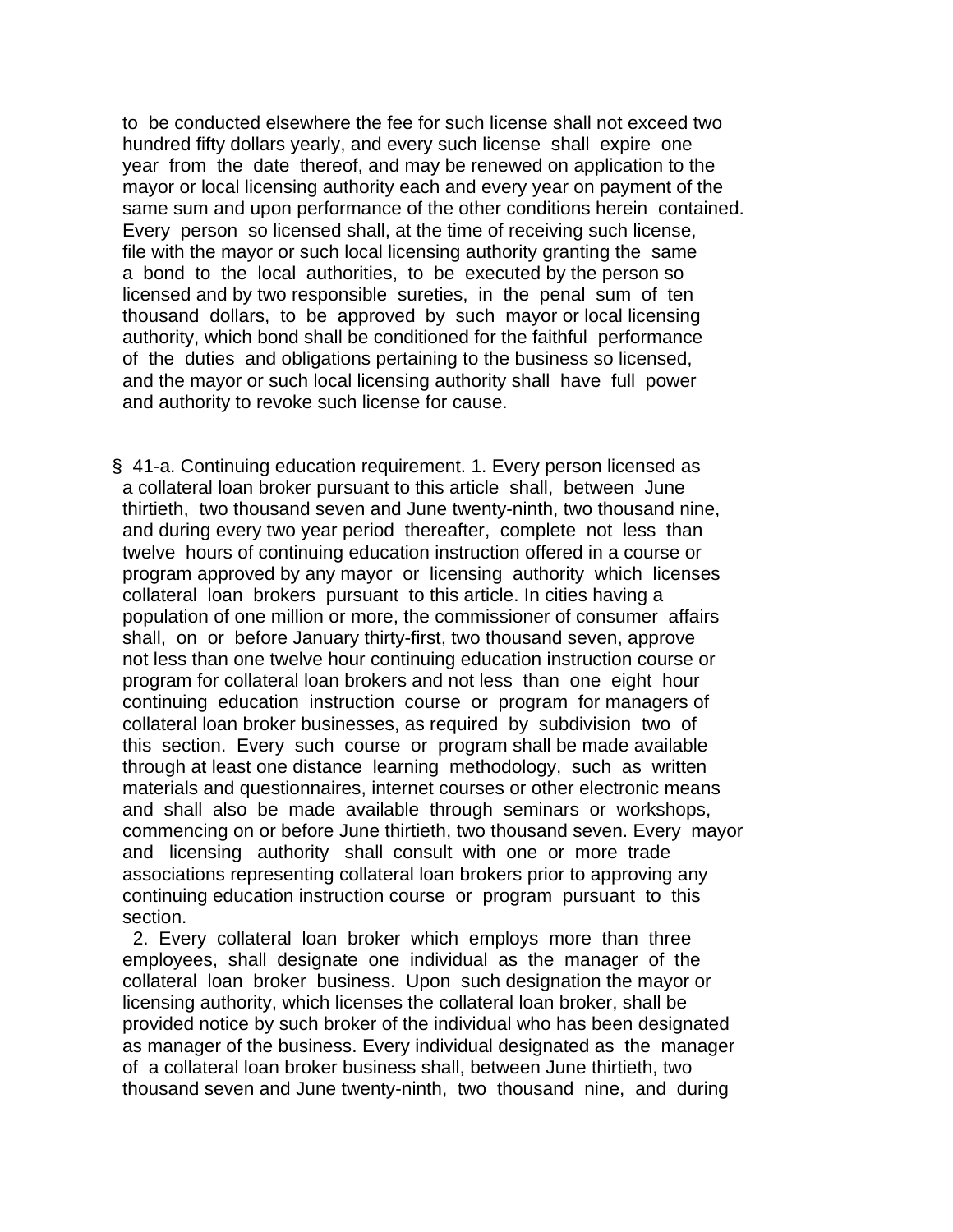every two year period thereafter, complete not less than eight hours of continuing education instruction for such managers offered in a course or program approved by any mayor or licensing authority which licenses collateral loan brokers pursuant to this article.

 3. Each collateral loan broker shall designate a manager for each location at which such broker conducts business and employs more than three employees and every such manager shall comply with the provisions of subdivision two of this section.

 4. Each approved provider of continuing education instruction pursuant to this section and each collateral loan broker shall maintain the records of the provision or receipts of such instruction for not less than four years.

 5. The failure to comply with the provisions of this section shall be grounds for the suspension, revocation or refusal to issue any license issued pursuant to this article.

§ 42. Action on bond. If any person shall be aggrieved by the misconduct of any such licensed collateral loan broker, and shall recover judgment against him therefor, such person may, after the return unsatisfied, either in whole or in part, of any execution issued upon said judgment, maintain an action in his own name upon the bond of said collateral loan broker in any court having jurisdiction of the amount claimed, provided such court shall, upon application made for the purpose, grant such leave to prosecute.

§ 43. Certain entries to be made in book. Every such collateral loan broker shall keep a book in which shall be fairly written, at the time of such loan, an account and description of the goods, articles or things pawned or pledged, the amount of money loaned thereon, the time of pledging the same, the rate of interest to be paid on such loan, the name and residence of the person pawning or pledging the said goods, articles or things and a notation of whether the pledgor claims to be the owner, consignee or agent of the owner.

 § 44. Memorandum to be given. 1. Every such collateral loan broker shall at the time of each loan deliver to the person pawning or pledging any goods, article or thing, a memorandum or note signed by him containing the substance of the entry required to be made in his book by the last preceding section. Notwithstanding any general or special statutes, local laws and ordinances to the contrary, no collateral loan broker shall ask, demand or receive a service charge greater than ten dollars for loans equal to or greater than five hundred dollars, or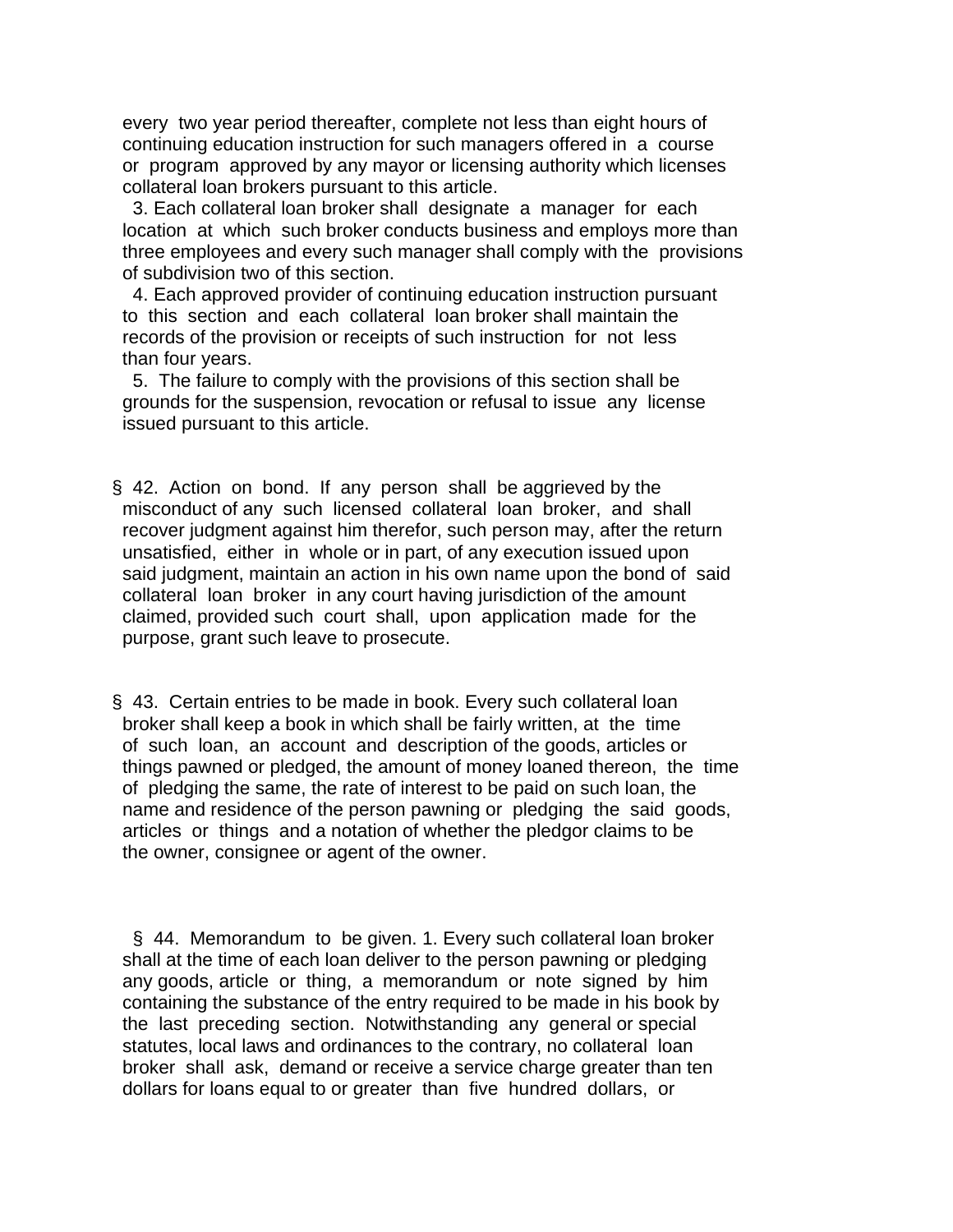seven dollars for loans equal to or greater than one hundred dollars but less than five hundred dollars for any such memorandum or note, provided that for loans less than one hundred dollars a service charge not greater than four dollars may be imposed. The holder of such memorandum or note shall be presumed to be the person entitled to redeem the pledge and the collateral loan broker shall deliver such article to the person so presenting such memorandum or note on payment of principal and interest. Should such ticket be lost or mislaid the pawnor shall at once apply to the collateral loan broker, in which case it shall be the duty of the collateral loan broker to permit such person to examine his books, and on finding the entry for said ticket, note or memorandum so lost and upon his giving to the collateral loan broker an exact description of the article pawned the collateral loan broker shall issue a second or stop ticket for the same, provided such person shall furnish to the collateral loan broker a lost instrument bond in an amount equal to the fair market value of the pledge or, in the alternative, pay a lost ticket charge of one percent of the amount of the loan, or five dollars, whichever is greater. In case such pawnor neglects to so apply and examine said books and receive such memorandum or note in the manner above stated, the collateral loan broker will be bound to deliver the pledge to any person producing such ticket for the redemption thereof. This article is not to be construed as in any manner limiting or affecting such collateral loan broker's common law liability in cases where goods are stolen or other legal defects of title exist in the pledgor.

 2. In addition to the information required to be furnished pursuant to subdivision one of this section a pawn ticket shall contain the following notice:

### NOTICE OF ELECTION

 (a) The holder of this ticket may redeem the article pledged at any time prior to sale at private sale or public auction first following default. The article pledged may not be sold at private sale or auction until it has remained four months in the collateral loan broker's possession.

 (b) If the article pledged is sold at private sale or public auction, money, if any, in excess of the amount of the loan, interest, lawful auctioneer's commission, if applicable, lawful extra care charges and the expenses of the advertisement of sale, if applicable, shall be paid to the holder of the pawn ticket.

 (c) If the collateral loan broker shall purchase the article pledged at auction the holder shall have an additional ten days to redeem the article pledged by paying to the collateral loan broker the amount of the loan, interest, lawful auctioneer's commission, lawful extra care charges and the expense of the advertisement of sale.

 (d) A holder may sell this ticket to a third party at any time prior to private sale or auction, or he may sell this ticket to the collateral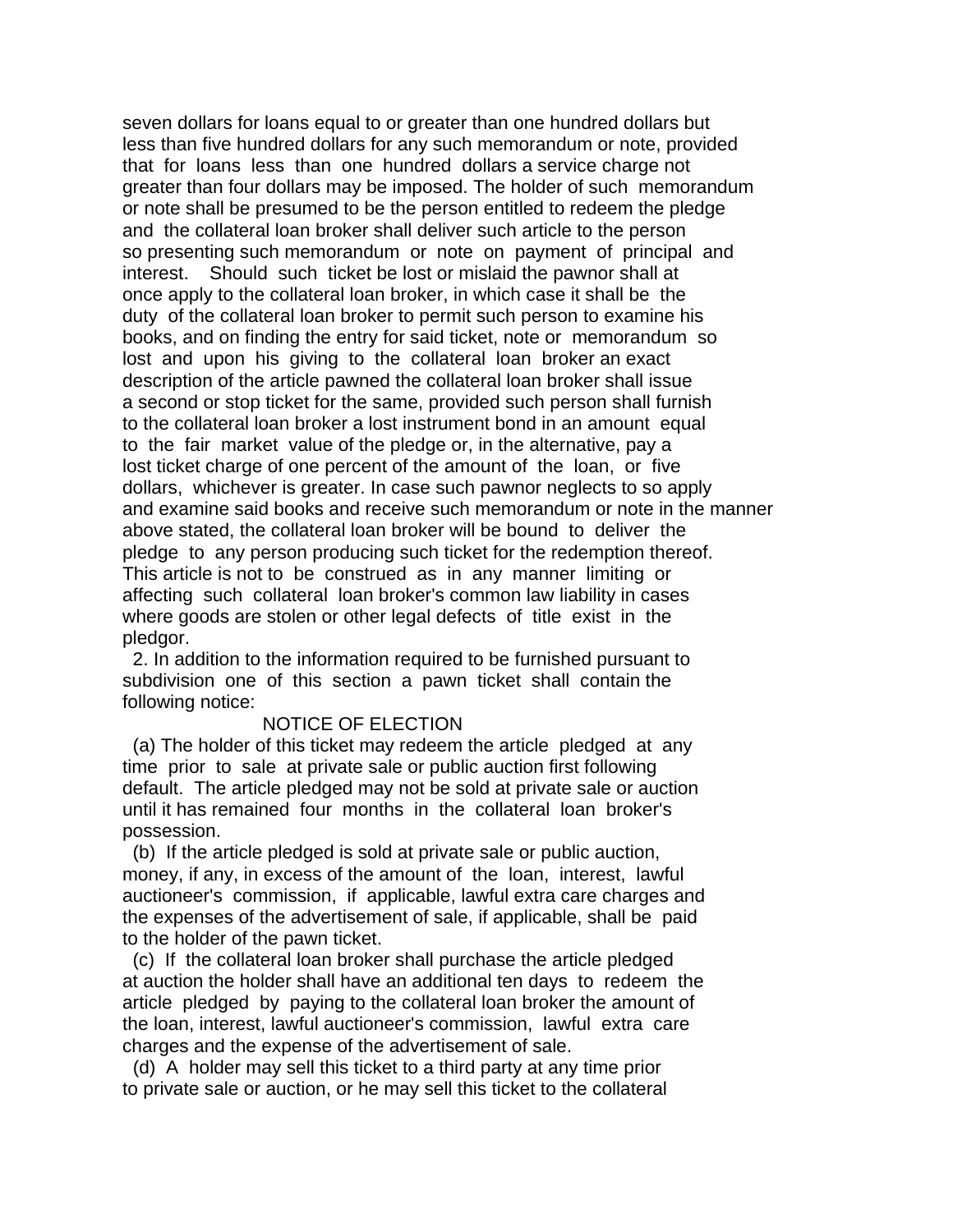loan broker any time ninety or more days after the article was pledged.

 (e) If this ticket is sold to a collateral loan broker the holder may redeem the ticket within ten days after the sale by paying to the collateral loan broker the amount paid for the ticket.

 3. Notwithstanding any general, special or local law or ordinance to the contrary, if a collateral loan broker in good faith and without knowledge extends credit on a loan, the collateral for which was entrusted to the pledgor on consignment or was entrusted by a merchant dealing in goods of the kind pledged to the pledgor who was a merchant dealing in goods of the kind pledged, the collateral loan broker shall be required to relinquish the collateral to the legal owner provided the amount of the loan and interest due is paid.

- § 45. Book to be open to inspection. The said book and any and all other books and records regularly kept by such collateral loan broker shall at all reasonable times be open to the inspection of the attorney general, the state comptroller, the mayor or local licensing authority, all judges of the criminal courts, the superintendent of police, police inspectors, captains of police and police justices of such cities, or any or either of them, or of any person who shall be duly authorized in writing for that purpose by any or either of them, and who shall exhibit such written authority to such collateral loan broker. The mayor or the licensing authority of any local governing body, the state comptroller, the attorney general and any person duly authorized by them shall have the power to administer oaths and to examine under oath any such collateral loan broker or any officer, or agent, of such collateral loan broker and any other person having custody or control of such books and records. Such books and records shall be retained in the possession of the collateral loan broker, in good condition and in an orderly fashion for at least a period of six years.
- § 46. Rate of interest. Notwithstanding any general or special statutes, local laws and ordinances to the contrary, no collateral loan broker shall ask, demand or receive any greater rate of interest than four per centum per month, or any fraction of a month, and a notice containing a list of such rates of interest as herein provided and in accordance with the act of congress entitled "Truth in Lending Act" and the regulations thereunder, as such act and regulations may from time to time be amended shall be conspicuously displayed within the premises of such collateral loan broker. A minimum interest charge of twenty-five cents per month may be made on any loan.

 No collateral loan broker shall receive or be entitled to any interest or charges as provided by this article on any loan for any period of time exceeding fifteen months from the date of the making of such loan,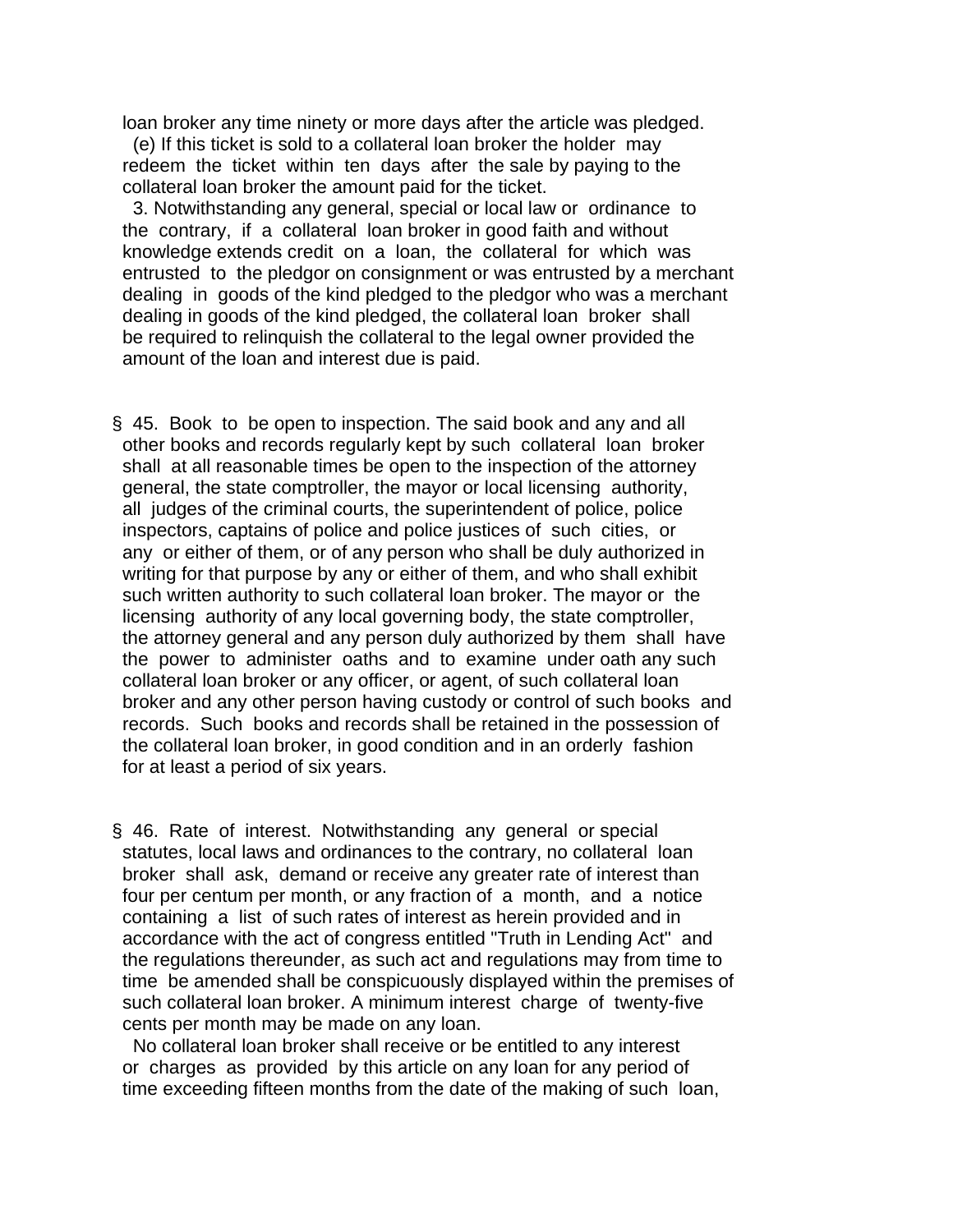provided however that where a loan is extended at the direct request of the pledgor, the collateral loan broker may receive and be entitled to any interest or charges provided by this article on such loan for any period of time not to exceed fifteen months from the date of such extension.

§ 47. Second-hand business. A collateral loan broker may purchase items of personal property in accordance with this section, provided however that a collateral loan broker shall not receive in pawn, as a pledge or as a purchase any instrument or weapon mentioned in section 265.05 of the penal law. A collateral loan broker may purchase back any pledge offered for sale by him or her at public auction and may thereafter sell such pledge if the pledgor fails to redeem within ten days or may purchase any pledge offered for sale by any other collateral loan broker at private sale or public auction. Nothing in this article shall prohibit a collateral loan broker from purchasing a pawn ticket from a pledgor, his or her heirs or assigns upon the request of such pledgor, heir or assign, ninety or more days after the item was pawned. If the pawn ticket is sold to a collateral loan broker the pledgor, his or her heirs or assigns shall be entitled to redeem said ticket within ten days thereafter by tendering to the collateral loan broker the amount paid by the collateral loan broker for the ticket. Nothing shall prohibit the sale of new or second-hand property upon the premises where such collateral loan business is conducted, nor the purchase of new or second-hand property, except as otherwise expressly prohibited herein. A person selling any item to a collateral loan broker, upon the premises of a collateral loan broker, may cancel the transaction within five business days, provided that the seller tenders the full purchase price, together with a cancellation fee not to exceed ten dollars for sales equal to or greater than five hundred dollars, seven dollars for sales equal to or greater than one hundred dollars but less than five hundred dollars, or four dollars for sales less than one hundred dollars. A person selling jewelry, watches, precious stones, precious metals or coins to a collateral loan broker shall be afforded the option of converting the sale to a loan, provided the option is exercised within fourteen days from the date of the sale (the loan shall be in the principal amount of not less than eighty percent of the sale price).

 A collateral loan broker engaged in the purchase or sale of second-hand articles, other than pledges or pawn tickets, shall comply with local laws or regulations governing dealers in second-hand articles. A collateral loan broker engaged in the purchase of second-hand articles shall provide the seller a receipt setting forth the item or items purchased and the purchase price for each item. Additionally, the receipt shall include a notice advising the seller of the option to cancel the transaction within five business days or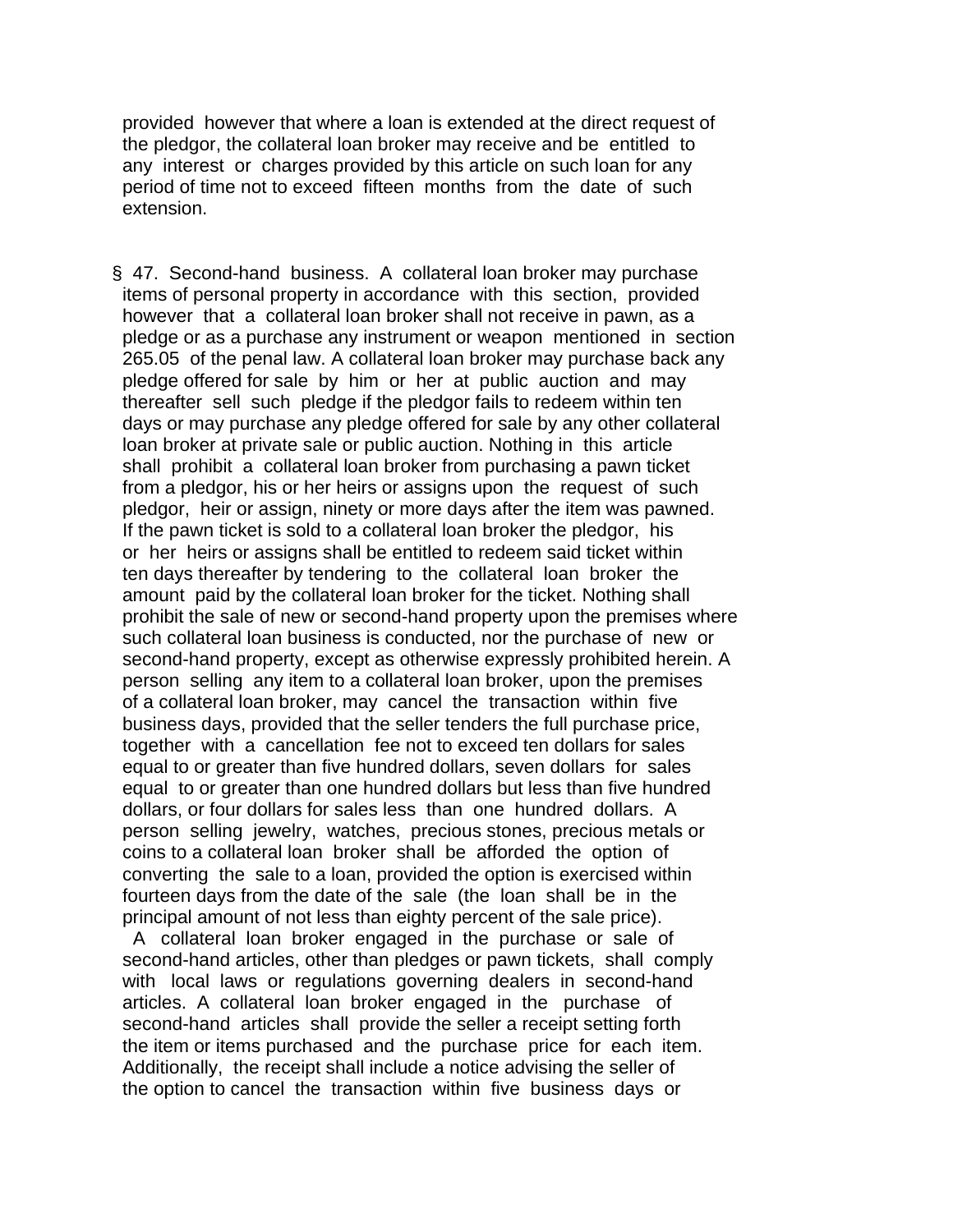convert the sale of jewelry, watches, precious stones, precious metals and coins to a loan within fourteen days of the sale in accordance with this section.

 A collateral loan broker purchasing articles from the general public shall display in a conspicuous place, in his or her shop, a sign stating:

 " PURSUANT TO ARTICLE 5 OF THE NEW YORK STATE GENERAL BUSINESS LAW A

 COLLATERAL LOAN BROKER IS AUTHORIZED TO PROVIDE LOANS ON ITEMS PI FDGFD

 OR PURCHASE ITEMS OFFERED FOR SALE. YOU HAVE THE RIGHT TO USE AN ITEM AS

 COLLATERAL FOR A LOAN OR SELL THE ITEM IN ACCORDANCE WITH STATE AND

 LOCAL LAW. ALL SALES MAY BE CANCELLED WITHIN FIVE BUSINESS DAYS IN

 ACCORDANCE WITH SAID ARTICLE 5. A SALE OF JEWELRY, WATCHES, **PRECIOUS** 

 STONES, PRECIOUS METALS OR COINS CAN BE CONVERTED TO A LOAN WITHIN 14

DAYS FROM THE DATE OF THE SALE."

 Such sign shall be made of a durable material, with letters being at least one inch high and have a stroke of at least one-quarter inch. The letters and background shall be of contrasting colors.

§ 47-a. Collateral loan broker dealing with a child. No collateral loan broker or person in the employ of a collateral loan broker shall receive or purchase any goods, chattels, wares or merchandise from, or make any loan or advance or permit to be loaned or advanced to any child, actually or apparently under the age of eighteen years any money, or in any manner directly or indirectly receive any goods, chattels, wares or merchandise from any such child in pledge for loans made or to be made to it or to any other person or otherwise howsoever. It shall be no defense to a prosecution for a violation of this section, that in the transaction upon which the prosecution is based the child acted as the agent or representative of another, or that the defendant dealt with such child as the agent or representative of another.

§ 48. Sale of unclaimed pledge by collateral loan broker. 1. No pawn or pledge made with a collateral loan broker shall be sold until the same shall have remained four months in his possession.

 2. All sales of defaulted pledges shall be public or private with each such pledge being individually offered for sale.

(a) If at public sale, then it shall be by public auction, and shall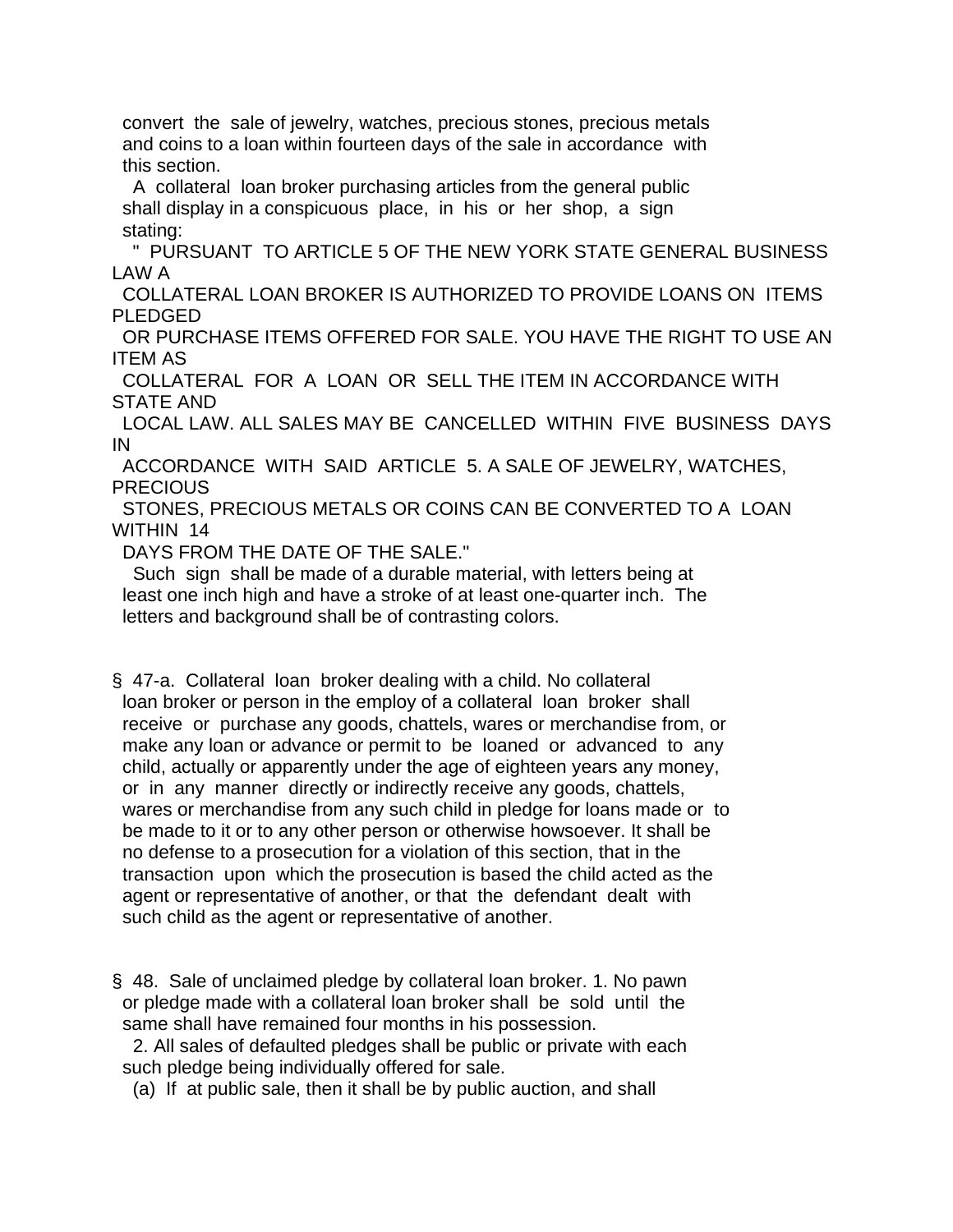be conducted by licensed auctioneers within the state of New York. All bids for the purchase of any defaulted pledge offered at such sale shall be oral, and expressed in dollars and cents without the use of any special signs, signals or motions, if less than eleven people attend such sale.

 (b) A private sale may be at any time and place and on any terms but every aspect of the disposition including the method, manner, time, place and terms must be commercially reasonable and conducted in conformity with applicable uniform commercial code provisions regarding the disposal of collateral after default.

 (c) In addition to any other provision contained in this article and article twenty-two-A of this chapter, section three hundred forty-nine of this chapter shall apply to a violation of the private and public sale provisions of this article.

§ 49. Notice of such sale; report. 1. No pledge shall be sold unless written or printed notice of intention to sell with a statement of the article or articles to be sold has been first mailed by letter addressed to the pledgor at the address given at the time of pledging at least thirty days prior to the date of sale. If the sale shall be by public auction, then notice of every such sale shall be published for at least six days previous thereto, in at least two of the daily newspapers printed in the city where the business shall be carried on, and also in two daily newspapers of the city where the sale is to take place and to be designated by said mayor, and such notice shall specify the time and place at which such sale is to take place and the name of the auctioneers by whom the same is to be conducted together with a statement of the class of pledges to be sold and the inclusive dates and numbers of the pawn tickets of the pledges to be sold. If the pledge, at such sale, shall be purchased back by the collateral loan broker, the pledgor shall be entitled to redeem same within ten days thereafter by tendering to the collateral loan broker the amount of the loan with the interest due thereon, the amount of the auctioneer's lawful commission, lawful extra care charges, and the expense of the advertisement of the sale.

 2. Any collateral loan broker who sells defaulted pledges at public auction, pursuant to this article, shall file with the office of the local governing body issuing such license within thirty days after such sale, a verified report setting forth the name and address of the collateral loan broker, the date when and place where such sale was held, the name and address of the auctioneer that conducted such sale and shall include a schedule of each of the defaulted pledges offered at such sale, together with their pledge numbers, the amount received for each pledge and a statement that each of the pledges so listed were delivered over to the auctioneer and actually offered for sale at such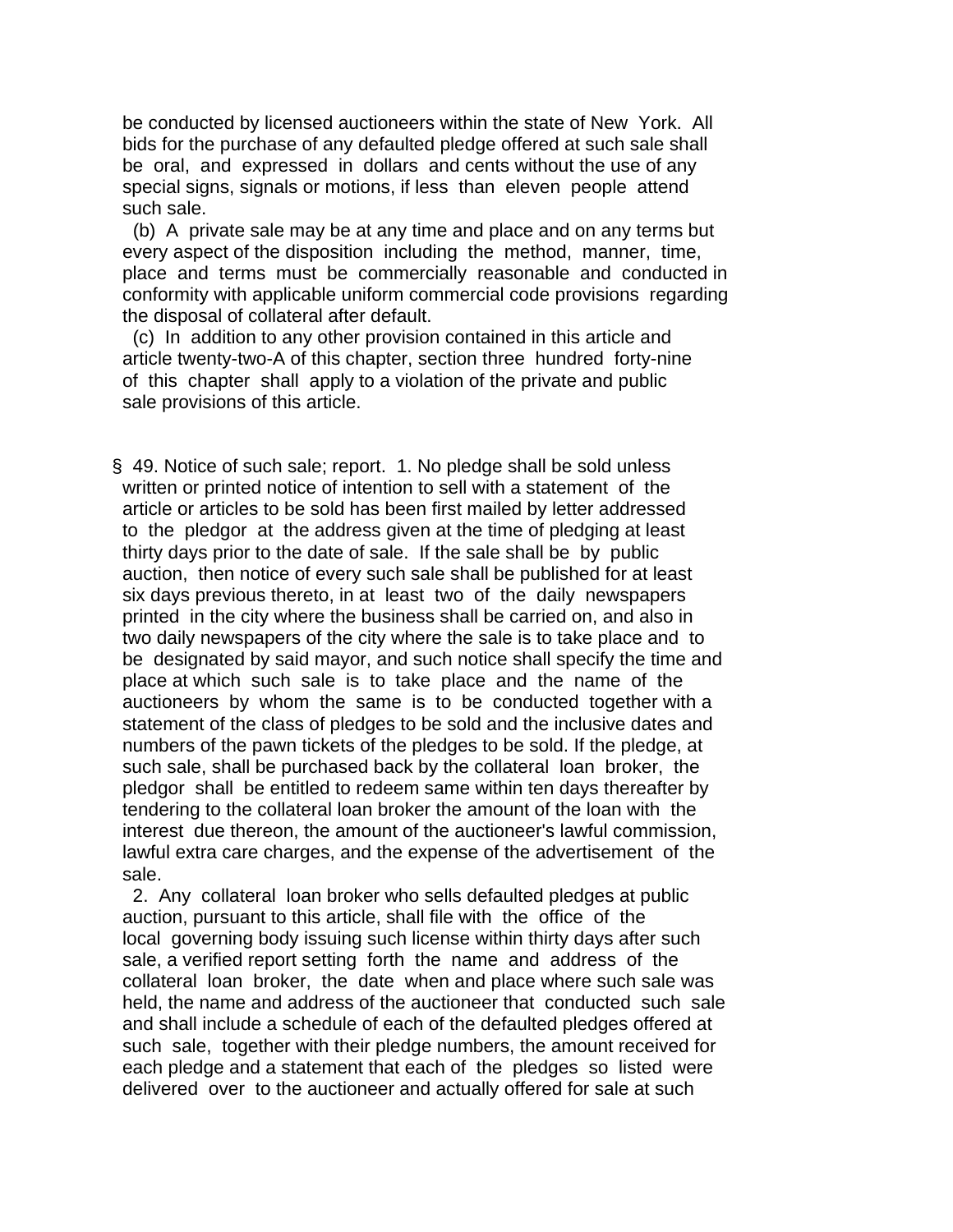auction, and in the event the collateral loan broker, during the course of such sale purchases back any such pledge, a statement setting forth which pledges were purchased back by the collateral loan broker. An affidavit of publication made by the newspaper in which the notice of each such sale was published, as provided by section fifty of this article, shall be annexed to every report filed pursuant to the provisions of this section.

§ 50. Disposition of proceeds. 1. The surplus money, if any, arising from any such sale, after deducting the amount of the loan, the interest then due on the same, the auctioneer's commissions, if applicable, lawful extra care charges and the expense of the advertisement of the sale, if applicable, shall be paid over by the collateral loan broker to the person who would be entitled to redeem the pledge in case no such sale had taken place.

 2. In the event there is any surplus money due to a pledgor after such sale, the collateral loan broker shall give the pledgor written notice thereof, by mailing to such pledgor, directed to him at the address given at the time of pledging or in the event such pledgor has notified the collateral loan broker, in writing, of a change of address, to such new address, within thirty days after such sale, a notice which shall state the name and address of the collateral loan broker, the number of the pledge, the date of sale and the amount of any surplus. In the event any person entitled to such surplus fails to make claim for the same within one year from the date of such sale, such surplus shall be paid over, by the collateral loan broker, to the state comptroller in accordance with the provisions of section one thousand three hundred one of the abandoned property law.

- § 51. Violation of this article. The mayor or local licensing authority so licensing such collateral loan broker shall have full power and authority after a hearing to impose fines and penalties of not less than twenty-five dollars nor more than one hundred dollars upon persons offending against any of the foregoing provisions of this article for each and every offense, excepting sections forty and forty-one, and may also suspend or revoke the license of the collateral loan broker willfully violating any of the aforesaid provisions.
- § 52. Term "collateral loan broker", how to be construed. The term "collateral loan broker" contained in this article shall be construed so as to include any person, partnership, or corporation: (1) loaning money on deposit or pledge of personal property, other than securities or printed evidences of indebtedness; or (2) dealing in the purchasing of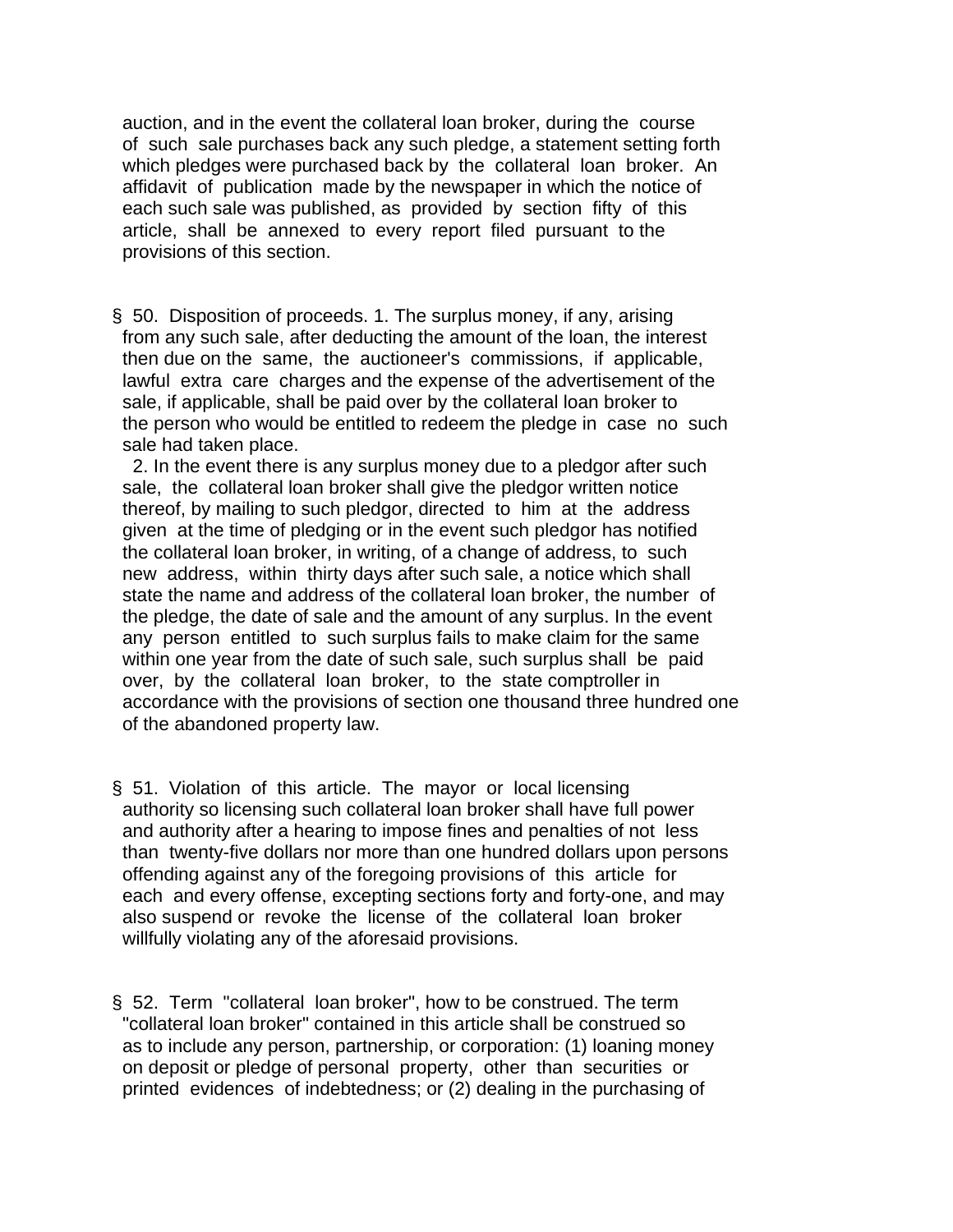personal property on condition of selling back at a stipulated price; or (3) designated or doing business as furniture storage warehousemen, and loaning and advancing money upon goods, wares or merchandise pledged or deposited as collateral security.

 § 53. Registration statements. After September first, nineteen hundred sixty, no person, corporation, partnership, firm or association shall carry on the business of collateral loan broker within the state of New York unless and until such collateral loan broker shall have caused to be filed in the office of the state comptroller upon forms prescribed by him a statement, duly verified as hereinafter provided, to be known as "Collateral Loan Broker's Registration Statement" containing:

a. The name of such collateral loan broker.

 b. The address of the principal office of such collateral loan broker, if any, wherever situated, and the address or addresses of the principal office of such collateral loan broker within this state, if any.

 c. If such collateral loan broker be a partnership, the names, residences and business addresses of the partners, including special or limited partners, and of all other individuals participating as principals in the profits of such business, specifying as to each the nature of his relation to such business.

 d. If such collateral loan broker be other than an individual or partnership, the name of the state where incorporated or organized and the names, residences and business addresses of its principal officers, wherever located, and all its officers in this state, specifying as to each the nature of his relation to such business.

 e. The date on which such collateral loan broker acquired a license and the name and location of the local governing body under whose hand and seal or authority said license was obtained under the provisions of this article.

 f. In the event that after any collateral loan broker shall have filed a statement as above, any change shall take place in the personnel of the partners, principals, officers or in the location of the principal, such collateral loan broker shall file a statement with the state comptroller to be known as a "Collateral Loan Broker's Supplemental Registration Statement", duly verified as hereinafter provided, setting forth in full the details thereof.

 g. Each such collateral loan broker statement and each collateral loan broker supplemental statement shall be verified by the collateral loan broker, or if such collateral loan broker be a partnership, by a general partner thereof, or, if such collateral loan broker be other than an individual or partnership, by a principal officer thereof, and shall state that the facts therein stated are true to his own knowledge; providing that in case of a statement or supplemental statement by a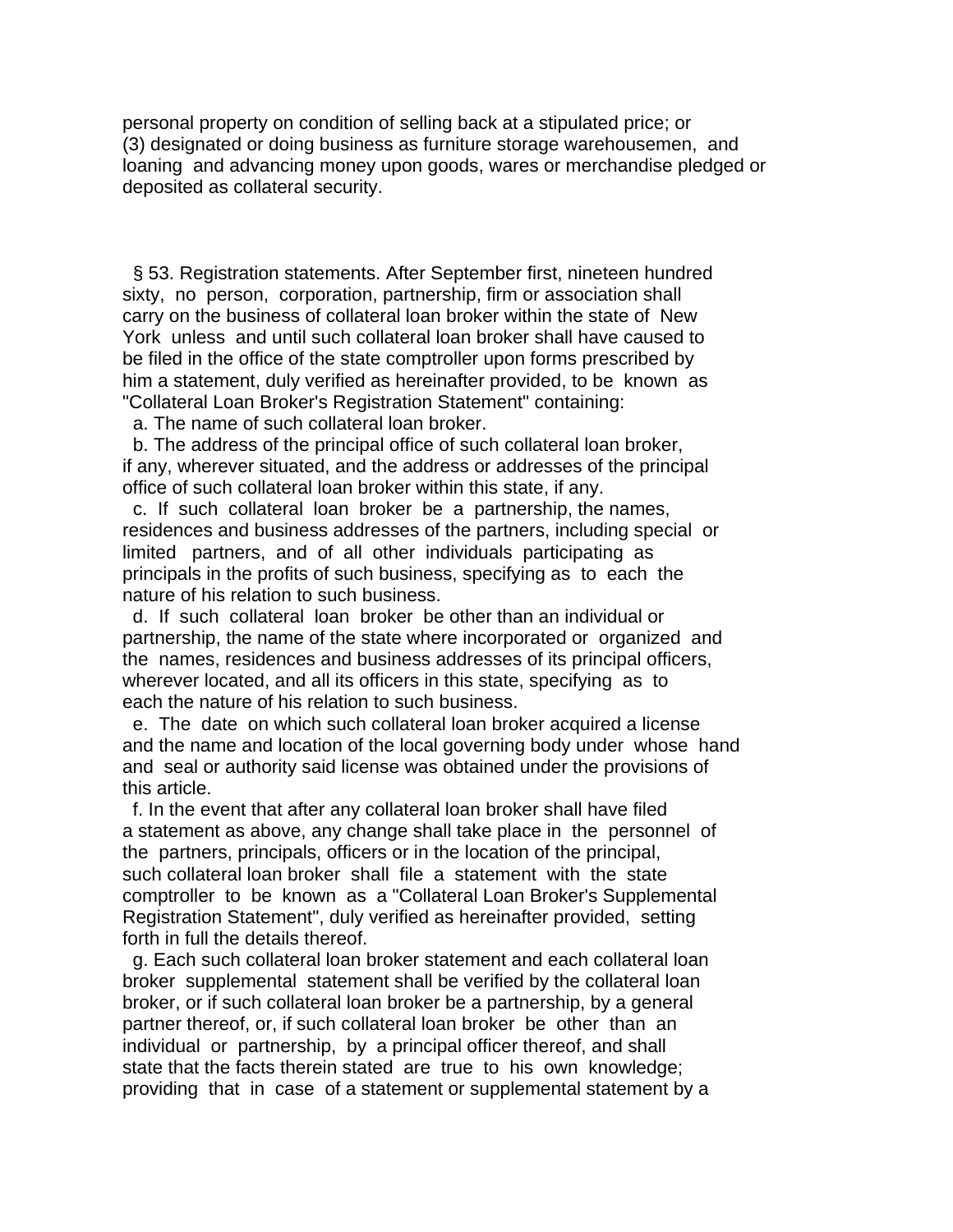collateral loan broker other than an individual the person verifying the same may state on information and belief the facts therein included with respect to any other individual, if such collateral loan broker statement or supplemental statement shall have attached thereto an affidavit of such other individual stating that all facts contained in said collateral loan broker statement or supplemental statement with respect to him are true.

 h. The state comptroller may in his discretion adopt forms for the use of collateral loan brokers for filing any statement with his department pursuant to the provisions of this section and furnish such forms to collateral loan brokers without charge or fee therefor. The state comptroller shall collect the following fees:

 For filing each "Collateral Loan Broker's Registration Statement", five dollars; for filing each "Collateral Loan Broker's Supplemental Statement", two dollars and fifty cents.

 The fees herein enumerated shall be payable at the time of filing and no filing shall be deemed effective within the meaning of this section until such fees have been paid.

 i. Whenever a collateral loan broker shall have filed any registration statement or supplemental registration statement required to be filed under the provisions of this section or shall have prepared in such registration statement or supplemental registration statement and have forwarded the same together with the fees required by subdivision h of this section, postage prepaid and properly addressed, to the office of the state comptroller in Albany, such collateral loan broker, as to the filing of such collateral loan broker's statement or supplemental registration statement shall be deemed to have complied with the requirements of this section.

- § 54. Violation of article. Any person, partnership, corporation, company or association who willfully violates any of the provisions of this article shall be guilty of a misdemeanor punishable by a fine of not more than five hundred dollars, or imprisonment for not more than one year or both.
- § 55. Rules and regulations. The state comptroller is hereby authorized and empowered to require the keeping of such additional books, records, entries and reports as he may deem necessary and to determine the amount of the surplus payable as abandoned property in the event of non-compliance with the provisions of this article.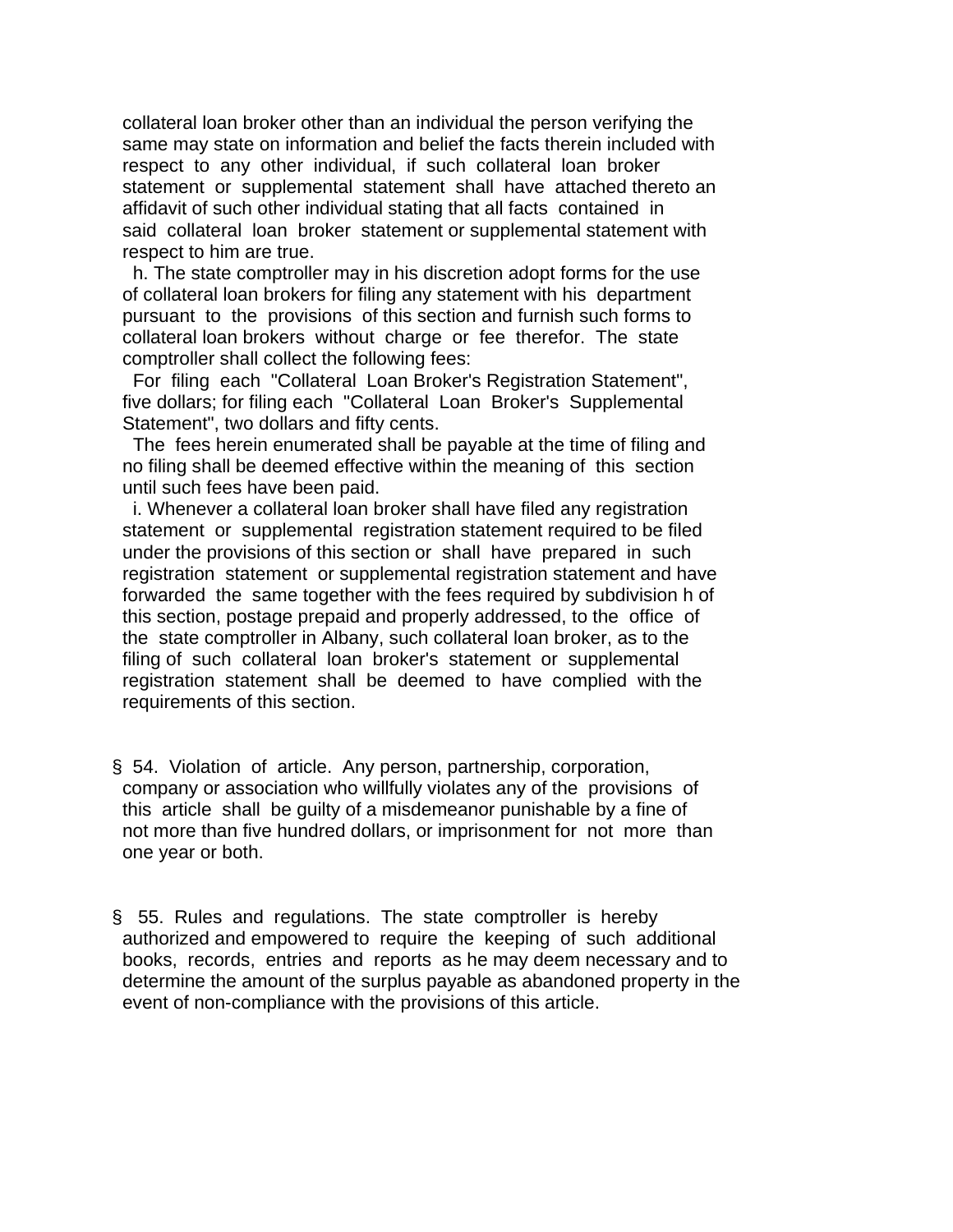**Note:** New York City businesses must comply with all relevant federal, state, and City laws and rules. All laws and rules of the City of New York, including the Consumer Protection Law and Rules, are available through the Public Access Portal, which businesses can access by visiting www.nyc.gov/consumers. For convenience, sections of relevant New York State Law and/or New York City Law and Rules are included as a handout in this packet. The New York City Law and Rules are current as of January 2009.

Please note that businesses are responsible for knowing and complying with the most current laws, including any City Council amendments. The Department of Consumer Affairs (DCA) is not responsible for errors or omissions in the handout provided in this packet. The information is not legal advice. You can only obtain legal advice from a lawyer.

# **NEW YORK CITY ADMINISTRATIVE CODE TITLE 20: CONSUMER AFFAIRS CHAPTER 2: LICENSES SUBCHAPTER 12: PAWNBROKERS**

 § 20-276 Pawnbroker's clerks. It shall be unlawful for any pawnbroker to employ a person under the age of sixteen years to accept or receive any pledge.

 § 20-277 Reports. The police commissioner, at such times as he or she may prescribe in a written notice served upon any pawnbroker by a member of the police department, may require such pawnbroker to report to such commissioner, upon blank forms to be furnished by the police department, a description of all goods, articles or things, or any part thereof, pawned or pledged in the course of business of such pawnbroker during the days specified in such notice, stating the numbers of the pawn tickets issued therefor, the amounts loaned thereon, and such identifying marks as may be on the goods pawned. If such notice from the police commissioner so prescribes, such pawnbroker, until he or she is notified to discontinue so doing, shall keep and furnish on such forms, a general description as to sex, color and apparent age of every person depositing such pledges.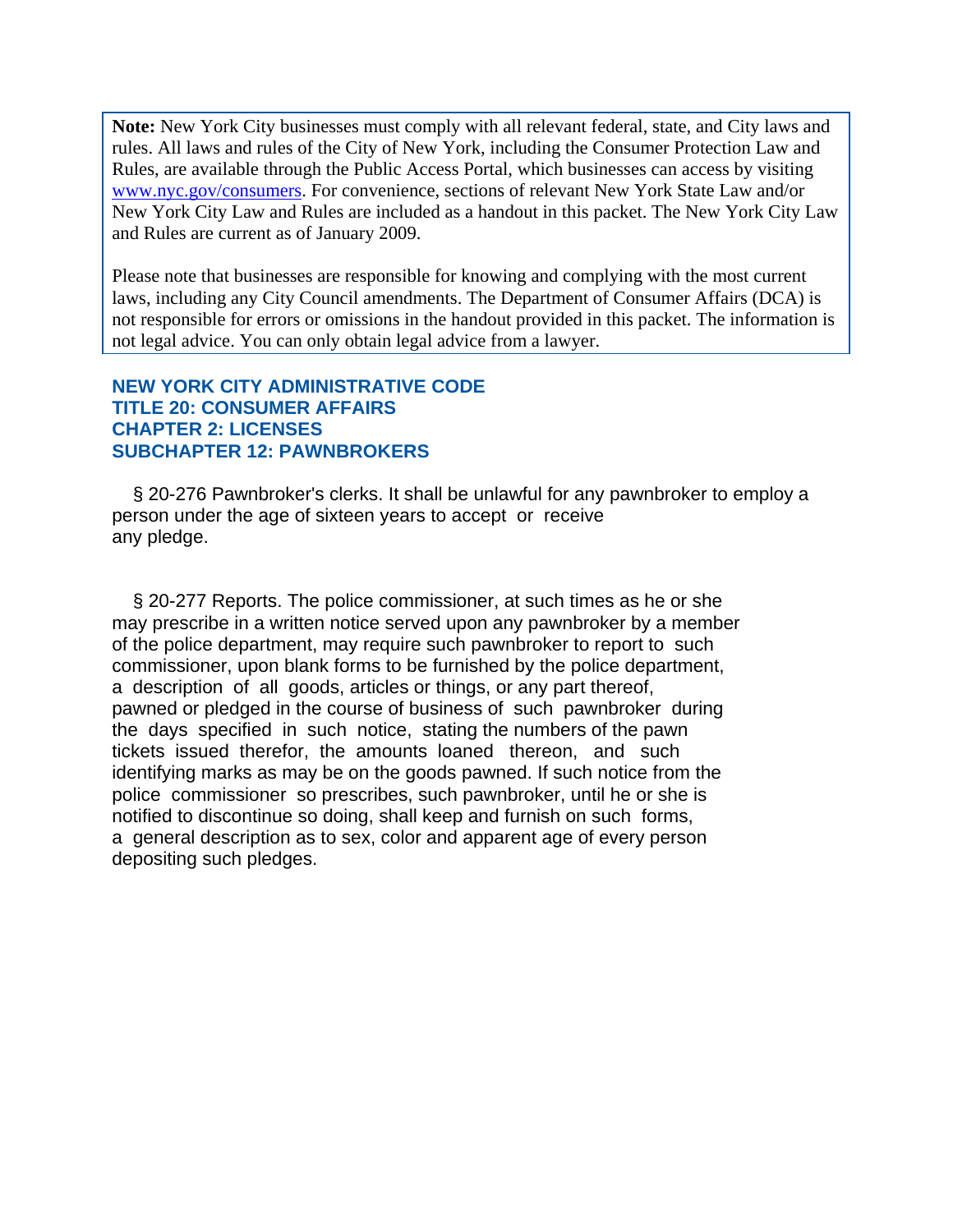**Note:** New York City businesses must comply with all relevant federal, state, and City laws and rules. All laws and rules of the City of New York, including the Consumer Protection Law and Rules, are available through the Public Access Portal, which businesses can access by visiting www.nyc.gov/consumers. For convenience, sections of relevant New York State Law and/or New York City Law and Rules are included as a handout in this packet. The New York City Law and Rules are current as of January 2009.

Please note that businesses are responsible for knowing and complying with the most current laws, including any City Council amendments. The Department of Consumer Affairs (DCA) is not responsible for errors or omissions in the handout provided in this packet. The information is not legal advice. You can only obtain legal advice from a lawyer.

# **RULES OF THE CITY OF NEW YORK TITLE 6: DEPARTMENT OF CONSUMER AFFAIRS CHAPTER 5: UNFAIR TRADE PRACTICES SUBCHAPTER L: COLLATERAL LOAN BROKERS**

### §5-221 **Fees.**

 No collateral loan broker shall charge or exact a fee other than that permitted by §44 of the General Business Law, except that the collateral loan broker may charge a reasonable fee for:

 (1) insuring the articles from injury, fire, theft, burglary, robbery and other contingencies; and

 (2) extra care actually given when specifically requested by the customer and only if such fee does not exceed the following amounts:

(i) Storage of furs, fur coats, fragile, delicate or bulky items: \$25.00.

 (ii) Storage of art objects including paintings, sculptures and all works in any other medium for sizes not to exceed 36 inches by 36 inches: \$25.00 plus any costs actually incurred for special crating and packaging; and for sizes exceeding the foregoing: an amount separately agreed to by the parties.

(iii) Vault storage for stamp or coin collection: \$20.00.

 (iv) Vault storage for jewelry: 2 percent of the amount of the loan not to exceed \$20.00; if the loan exceeds \$1,000: an amount separately agreed to by the parties.

 (v) Transportation of pledged items to and from the vault either by courier(s) or vehicle(s), together with security therefore: one percent of the amount loaned.

(vi) Special handling or wrapping of cameras and photographic equipment: \$5.00.

 (vii) Special handling of musical instruments: \$5.00 for standard size; instruments exceeding standard size: by separate agreement of the parties.

 (viii) Special handling of radios, hi-fi's, VCR's, stereos and television equipment: \$10.00.

(ix) Special handling for other electrical apparatus, including computers: \$10.00.

# §5-222 **Caveats on Pawn Tickets.**

 (a) Every ticket issued by a collateral loan broker shall include a notation in either of the following forms: "Not accountable for loss of goods by fire or theft" or "Protected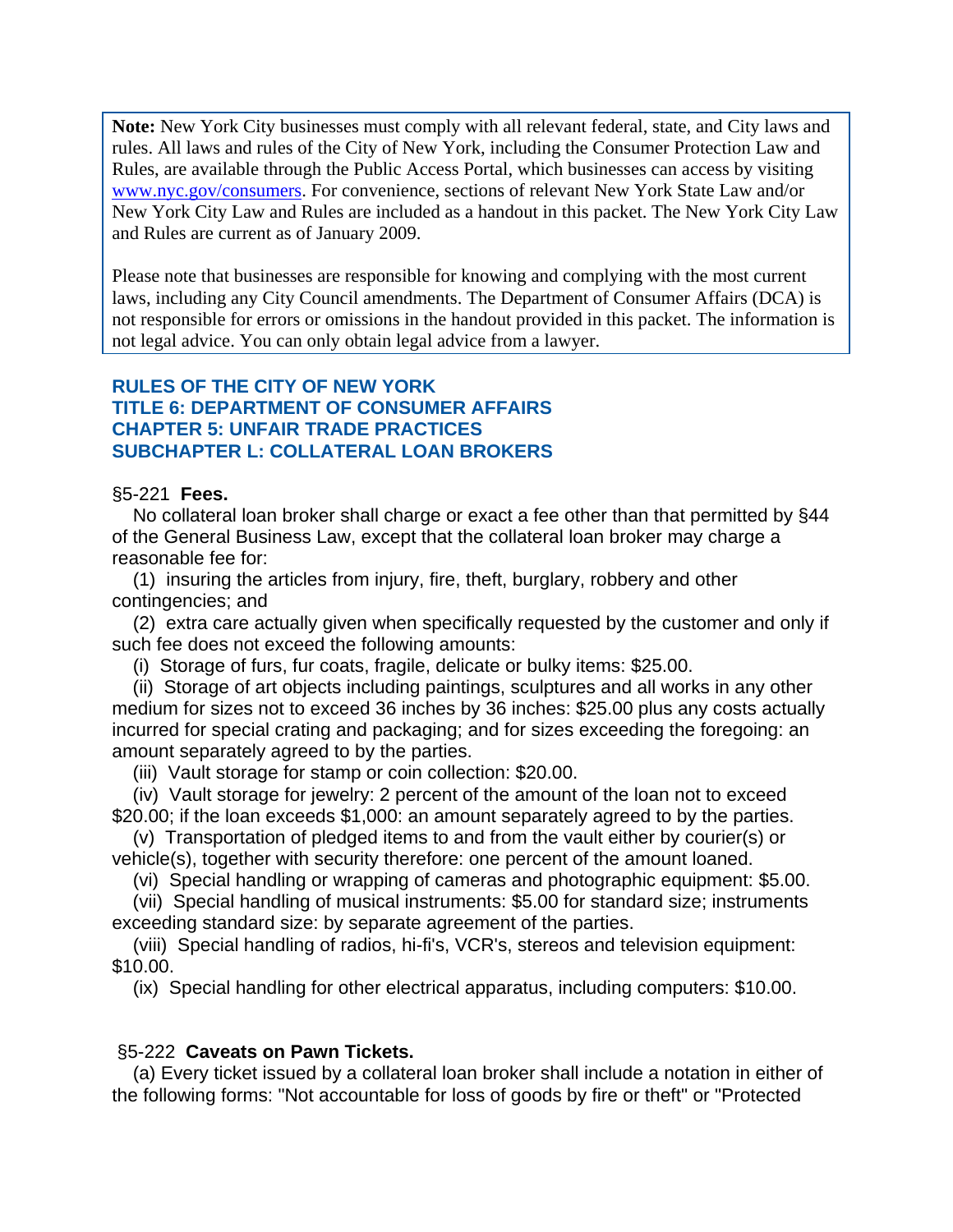against loss by fire or theft." Words having practically the same meaning as the foregoing may be used.

 (b) Every collateral loan broker shall, in every possible way, call attention to the contents of the pawn ticket, including the placing in a prominent position in his place of business of a sign reading: "Read your ticket."

 (c) In every case where a charge is made or a fee exacted for extra care, the collateral loan broker shall specifically call the pledgor's attention to the said charge at the time the loan is made, and no such charge or fee shall be allowed unless the pledgor shall sign an agreement to pay such extra charge and the fee for such extra charge, as agreed upon, shall be plainly written on the face of the pawn ticket.

 (d) Every collateral loan broker shall place in a prominent position in his or her place of business a reproduction of the application for the pawn ticket and the front of the pawn ticket which have been enlarged to twice their normal size, and a reproduction of the back of the pawn ticket which has been enlarged to three times its normal size.

# §5-223 **Pledgor's Identity Required for Precious Metals. [Repealed]**

## §5-224 **Proof of Notice of Intention to Sell Pledged Property.**

 Upon mailing a notice to the pledgor of an intention to sell for failure to redeem, the pledgee shall obtain from the postal authorities a receipt for the letter. This receipt, or in case of failure by the postal authorities to deliver such notice, the return letter, shall be retained as proof of compliance with the law.

# §5-225 **Proof of Notice of Surplus Realized for Sale of Pledged Property and Arrangement for Payment to Pledgor. [Repealed]**

## §5-226 **Acceptable Forms of Verification of Pledgor's Identity and Required Records.**

 (a) It shall be the duty of every collateral loan broker to verify the identity of every person from whom he accepts any article as a pledge for a loan and to make and keep a written record of the nature of the evidence submitted by such person to prove his identity.

Only the following shall be deemed acceptable evidence of identity:

 (1) Any official document issued by the United States government, any state, county, municipality or subdivision thereof, any public agency or department thereof, or any public or private employer, which requires and bears signature of person to whom issued.

(2) Police, fire department and postal department badges containing numbers.

(3) A passport.

 (b) In addition, and in every case, it shall be the duty of every collateral loan broker, to require that every person from whom he accepts an article as a pledge for a loan, sign his name in the presence of the collateral loan broker, compare the signature with